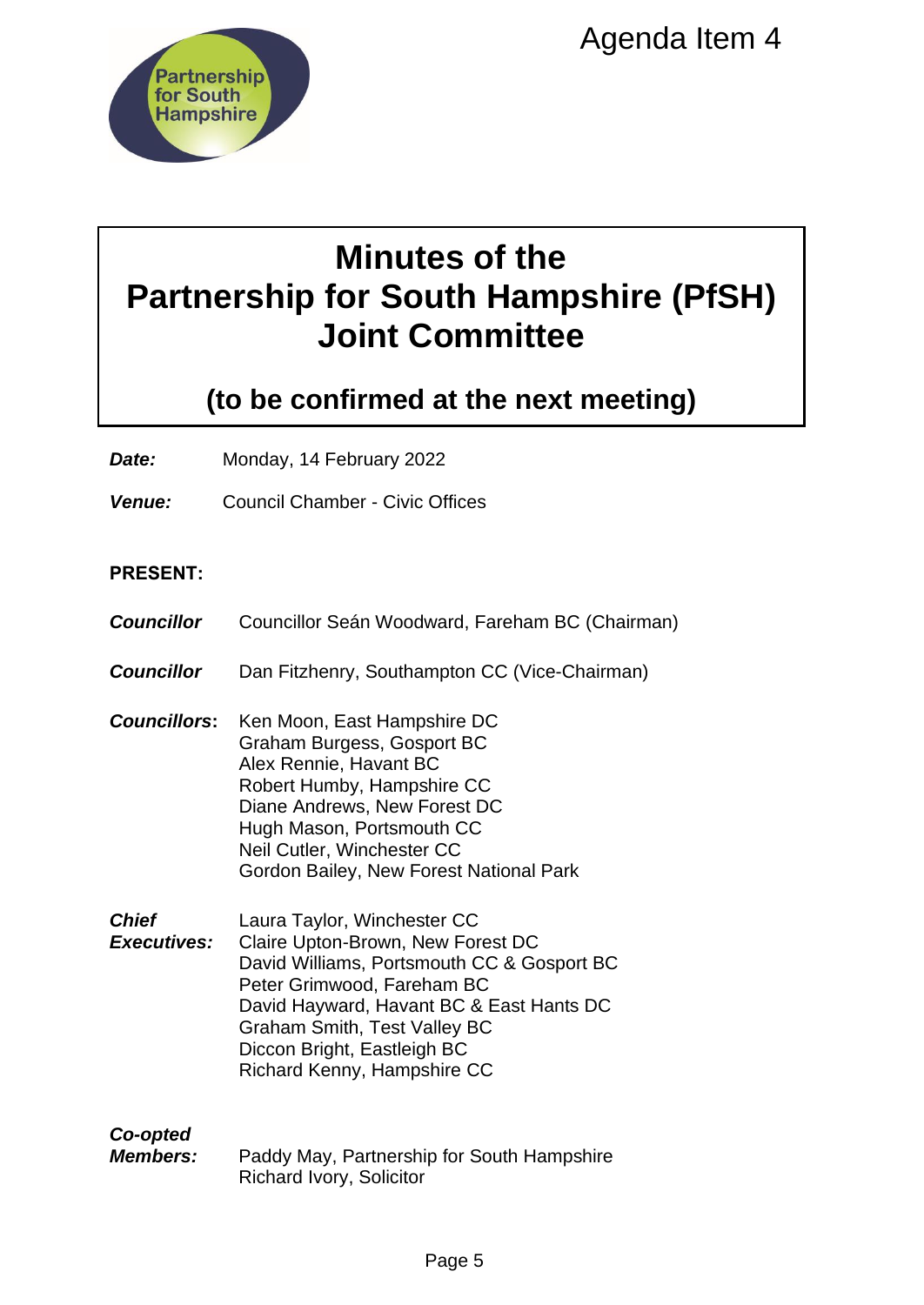*Also Present***:** Jonathan Evans, Southampton CC – Item 8 Simon Eden, Southern Policy Centre – Item 9 Deborah Whitfield, Hampshire & Isle of Wight Wildlife Trust – Item 10 Simon Kennedy, PfSH Strategic Environmental Planning Officer – Item 11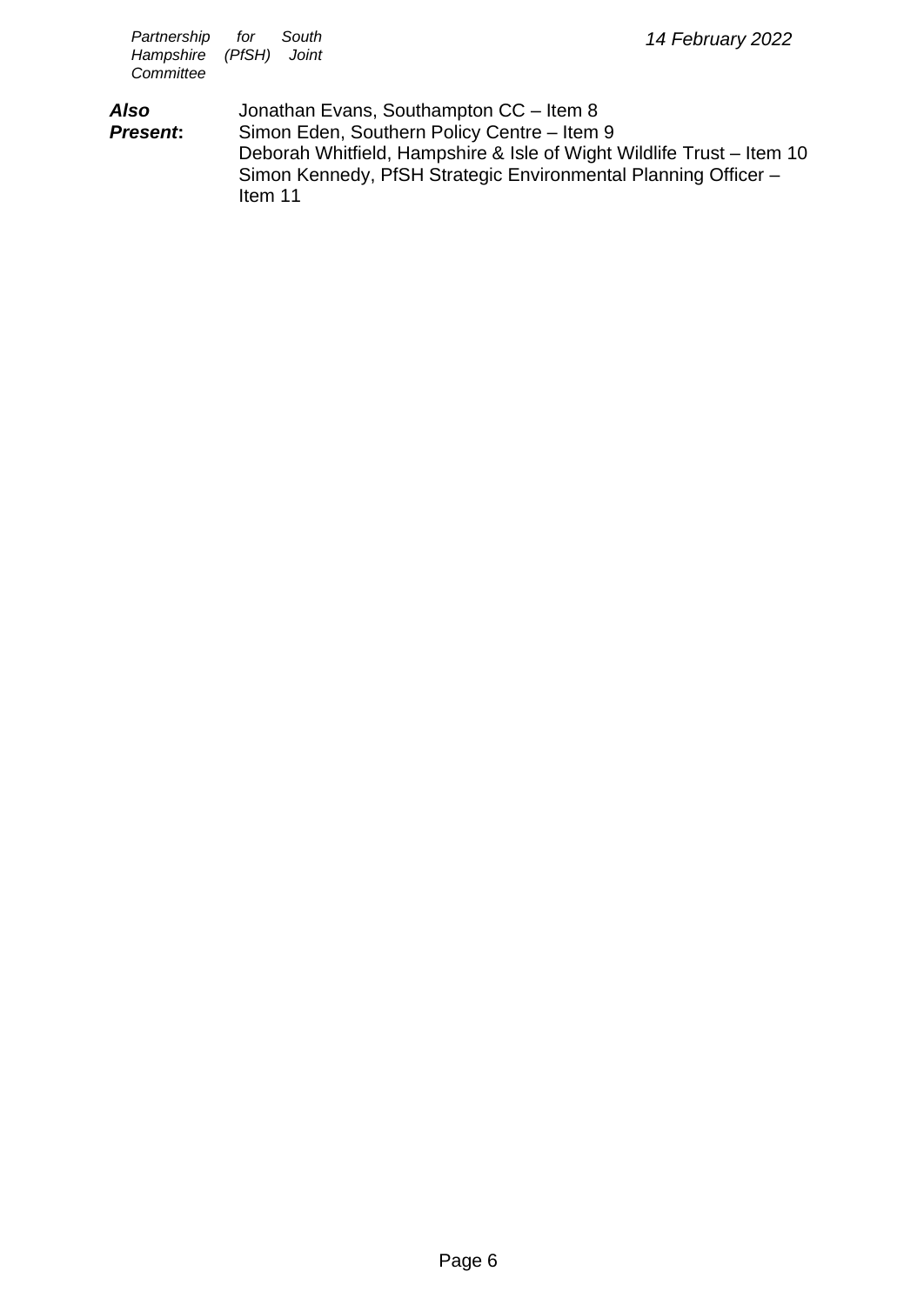### **1. APOLOGIES FOR ABSENCE AND CHANGES IN JOINT COMMITTEE MEMBERSHIP**

Apologies of absence were received from:

Councillor Keith House (Eastleigh BC), Gavin Parker (New Forest NPA) with Councillor Gordon Bailey deputising, Councillor Nick Adams-King (Test Valley BC), Stuart Jarvis (Hampshire CC) with Richard Kenny deputising, Andy Ferrier (Test Valley BC) with Graham Smith deputising, Kim Sawyer (Havant B& East Hants DC) with David Hayward deputising, Nick Tustian (Eastleigh BC) with Diccon Bright deputising, Kate Ryan (New Forest DC) with Claire Upton-Brown deputising and Alison Barnes (New Forest NPA).

Changes to the Joint Committee Membership:

Kim Sawyer has replaced Gill Kneller as the representative for Havant BC & East Hants DC and Kate Ryan is the new Chief Executive Officer at the New Forest DC replacing Bob Jackson.

### **2. MINUTES**

Members of the Joint Committee were asked to note an amendment to the Previous Minutes as Robert Humby (Hampshire CC) was in fact not in attendance as the Minutes from the 25 October 2021 state.

RESOLVED that with the amendment made to remove Robert Humby (Hampshire CC) from the attendees list, the minutes of the PfSH Joint Committee meeting held on the 25 October 2021 be confirmed and signed as a correct record.

### **3. CHAIRMAN'S ANNOUNCEMENTS**

There were no Chairman's announcements made at this meeting.

### **4. DECLARATIONS OF INTEREST**

There were no declarations of interest made at this meeting.

### **5. DEPUTATIONS**

There were no deputations made at this meeting.

### **6. REFERENCES FROM THE OVERVIEW AND SCRUTINY COMMITTEE**

PfSH Overview and Scrutiny Committee – 02 February 2022

### **MINUTE ITEM 8 - GREENPRINT FOR SOUTH HAMPSHIRE**

The Overview and Scrutiny Committee received an update in respect of the Greenprint for South Hampshire which updated members on the conclusions of workshops held with sector specialists over the autumn to develop the definitions of the five framework priorities and determine outcomes which will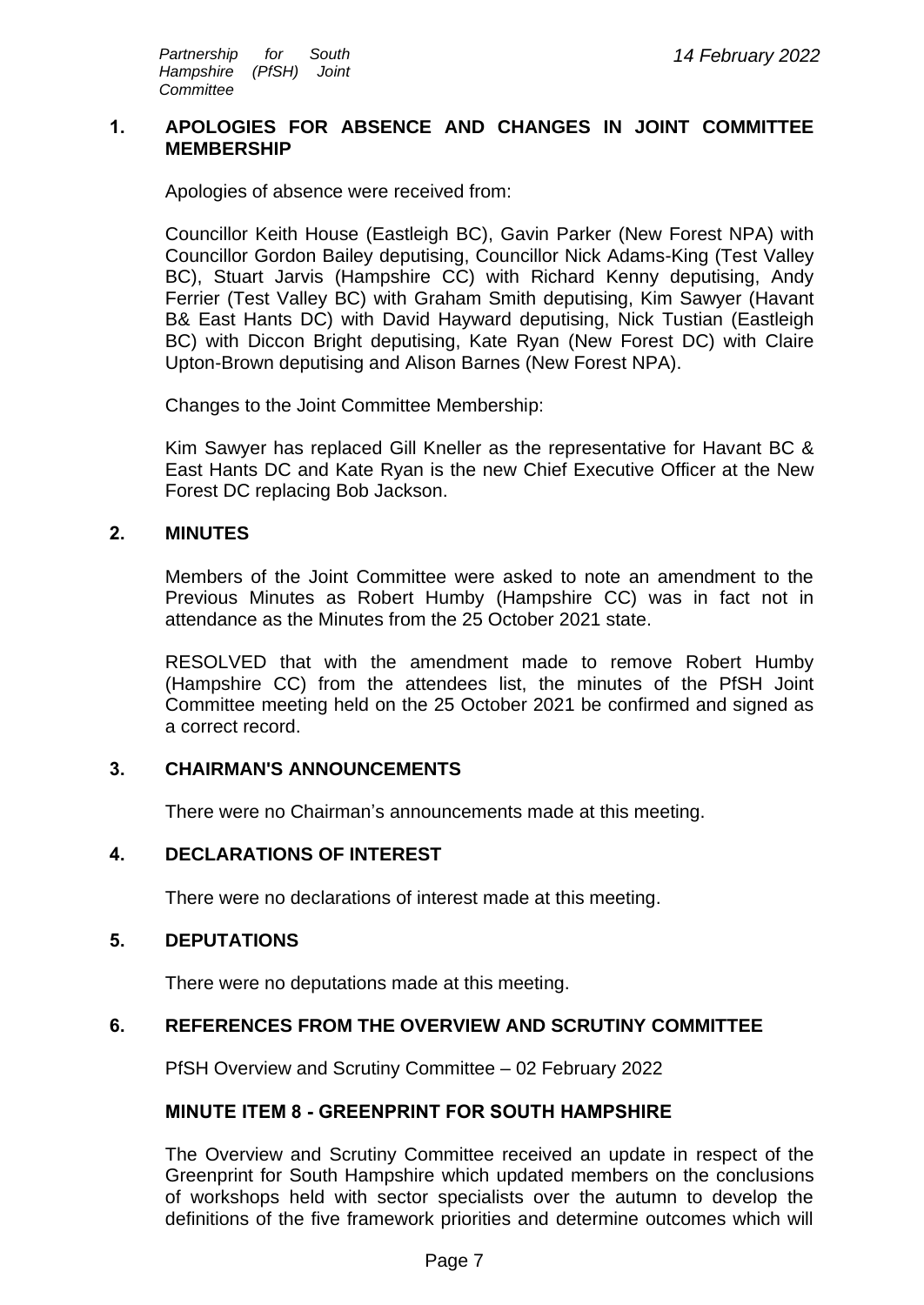help guide PfSH member local authorities and other partners in collaborating to achieve those priorities.

Members of the Committee suggested that the PfSH Joint Committee ask for more communication be undertaken in promotion of Greenprint as they felt that many local authorities were not aware of this project and the work that is being undertaken*.*

RESOLVED that the Overview and Scrutiny Committee:-

- a) NOTES the contents of this report;
- b) NOTES that the Joint Committee will be asked to:
	- i. NOTE the progress on developing the Greenprint for South Hampshire;
	- ii. CONFIRM that it is content with the expanded definitions of the five priorities (at Appendix 1);
	- iii. AGREE in principle the ten outcomes which are proposed as a basis for developing a PfSH-wide approach to a green recovery (at Appendix 3);
	- iv. **AGREE** that local authority officers and others from partner organisations work together to develop an action plan to achieve the agreed outcomes; and
- c) suggested that the PfSH Joint Committee ask for more communication be undertaken in promotion of Greenprint, and other PfSH work, as they felt that many local authorities were not aware of this project and the work that is being undertaken.

### **MINUTE ITEM 9 - SOLENT WADERS AND BRENT GOOSE STRATEGY**

The Overview and Scrutiny Committee received a summary report by Deborah Whitfield from the Hampshire and Isle of Wight Wildlife Trust which is seeking agreement to the continuation of PfSH support for the Solent Waders and Brent Goose Strategy (SW&BGS) and commit to an annual contribution towards the cost of an officer post that will facilitate the delivery of that Strategy.

The Strategy aims to identify, conserve and enhance sites that functionally support the Special Protection Areas (SPAs) of the Solent sub-region, and advise on mitigation for unavoidable impacts. This proposal is aligned to, and complements, the work of the Bird Aware Solent and seeks to benefit local planning authorities by monitoring the impact of development on SPAs.

The Committee requested that the PfSH Joint Committee be informed of their support for the 14K funding contribution towards the creation of an officer post that will improve communications, access to mapping and data, and help with identifying suitable low-use site mitigation projects.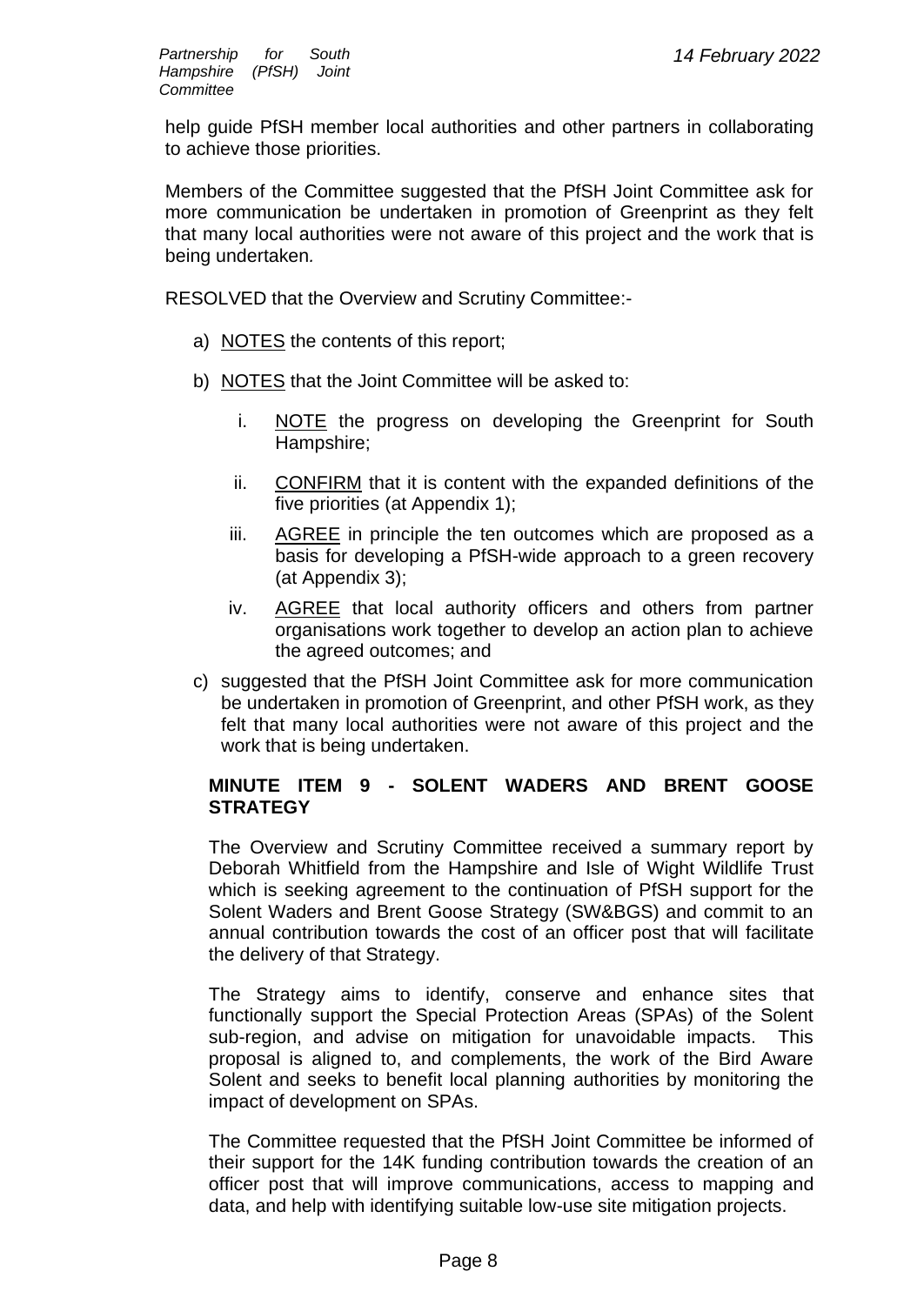RESOLVED that the Overview & Scrutiny Committee:-

- a) NOTE the content of this report;
- b) NOTE that Joint Committee will be asked to:

(i) FORMALLY ACKNOWLEDGE the Solent Waders and Brent Goose Strategy 2020 and Mitigation Guidance 2018 (appendix A) as key reference documents for policy and decision making by PfSH and its partners as appropriate;

(ii) AGREE Solent Waders and Brent Goose Steering Group's request for annual PfSH funding of £14k. The funding will be a contribution to an officer post commencing April 2022 that will improve communications, access to mapping and data, and help with identifying suitable low-use site mitigation projects;

(iii) AGREE how the cost of a PfSH contribution to the SW&BGS officer role should be apportioned among the PfSH local authorities; and

c) requested that the PfSH Joint Committee be informed of their support for the 14K funding contribution towards the creation of an officer post that will improve communications, access to mapping and data, and help with identifying suitable low-use site mitigation projects.

### **7. PFSH CO-ORDINATORS REPORT**

The Joint Committee received a report by the PfSH Coordinator, Paddy May, that covers issues which are significant, but do not justify a full report to be brought to the Committee for decision or for information.

RESOLVED that the Joint Committee NOTE the matters for information outlined in part B of this report.

### **8. PFSH BUDGET MONITORING 2021/22 AND PROPOSED BUDGET 2022/23**

The Joint Committee received the PfSH Budget Report 2022/23 from Jonathan Evans (Southampton CC).

The Joint Committee considered the comments from the Overview and Scrutiny Committee at item 6.

RESOLVED that the Joint Committee:-

- a) NOTE the budget monitoring position for 2021/22, as set out in the report
- b) NOTE that the forecast outturn from the 2021/22 budgets is provisional and may be subject to change in the final outturn budget report.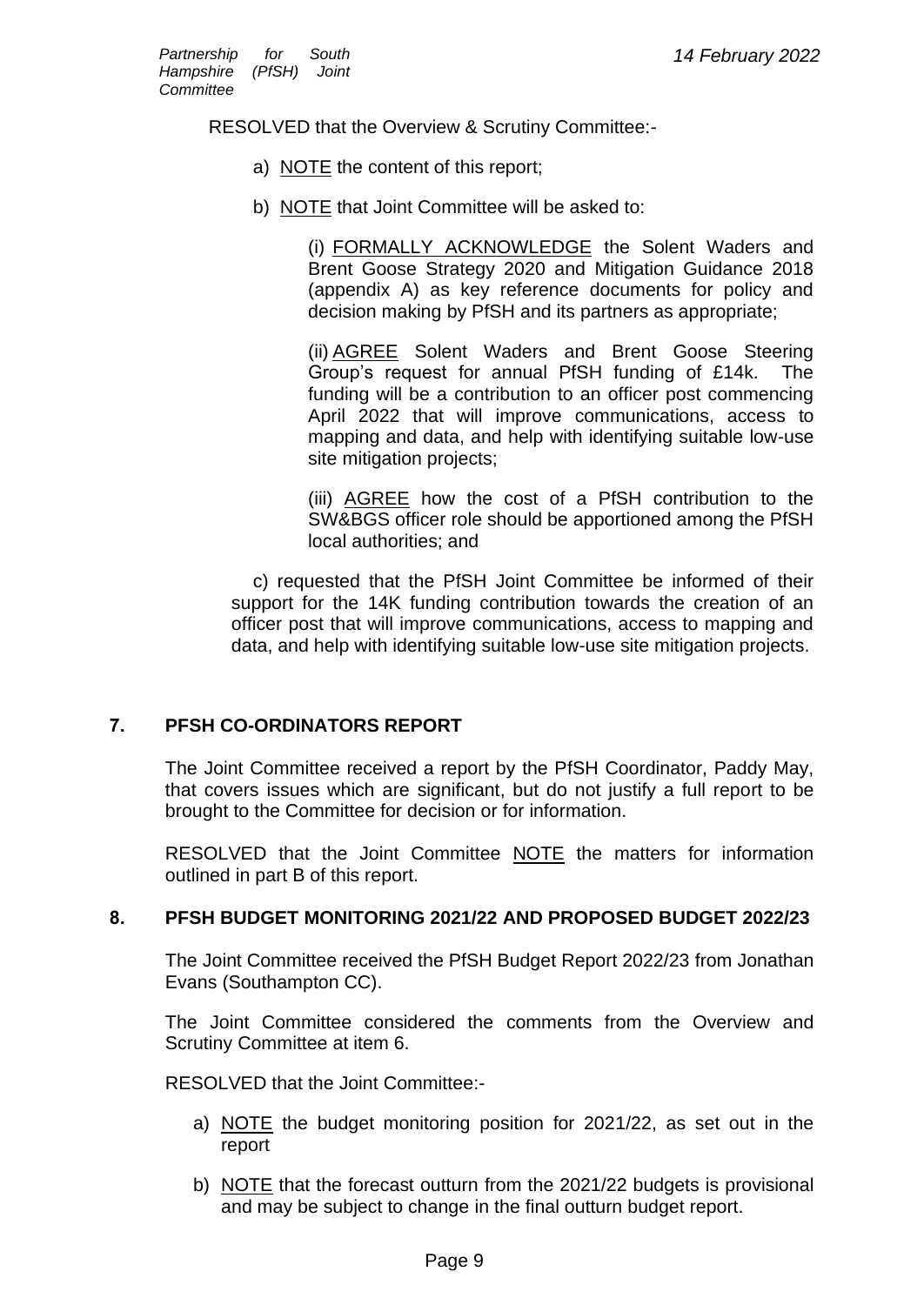- c) APPROVE the proposed revenue budget for 2022/23, as set out in the report; and
- d) APPROVE the partner contributions for 2022/23 as shown on table 5.

### **9. GREENPRINT FOR SOUTH HAMPSHIRE: UPDATE**

The Joint Committee received a report from Simon Eden (Southern Policy Centre) outlining the outcomes of the stakeholder workshops and progress towards development of an action plan for the Greenprint for South Hampshire.

The Joint Committee considered the comments from the Overview and Scrutiny Committee at item 6.

RESOLVED that the Joint Committee:-

- a) NOTE the progress on developing the Greenprint for South Hampshire;
- b) CONFIRMED that it is content with the expanded definitions of the five priorities (at **Appendix 1**);
- c) AGREED in principle the ten outcomes which we propose as a basis for developing a PfSH-wide approach to a green recovery (at **Appendix 3**); and
- d) AGREED that Council Officers and others from partner organisations (such as the Solent LEP, Natural England and Solent Transport) work together to develop an action plan to achieve the agreed outcomes.

### **10. SOLENT WADERS AND BRENT GOOSE STRATEGY**

The Joint Committee received a report from Deborah Whitfield from the Hampshire and Isle of Wight Wildlife Trust requesting support, mitigation guidance and funding.

The Chairman suggested that the investigations are made into the synergies between the Solent Waders and Brent Goose Strategy and Bird Aware Solent as, if deep enough, joint working could be advantageous. The Joint Committee noted that if the Solent Waders and Brent Goose Strategy can be delivered by Bird Aware this could reduce the amount of funding required in the future.

The New Forest National Park authority highlighted that the report makes clear that their contribution cannot yet be confirmed and that they have reservations about the funding formula. The Chairman stated that the formula was based on the proportion of sites within each planning authority.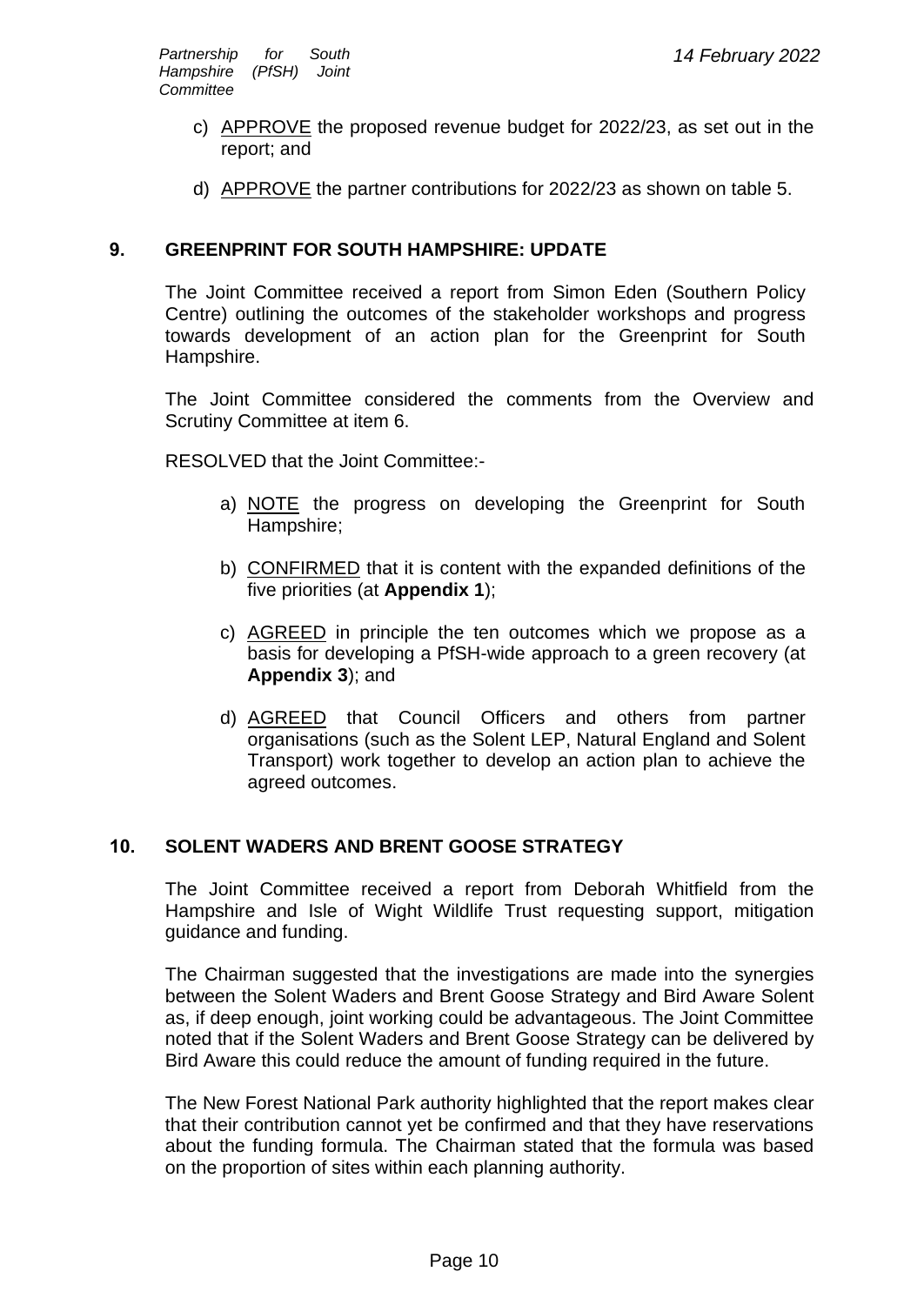RESOLVED that Joint Committee:-

- a) FORMALLY ACKNOWLEDGED the Solent Waders and Brent Goose Strategy 2020 and Mitigation Guidance 2018 (**Appendix A**) as key reference documents for policy and decision-making by PfSH and its partners as appropriate;
- b) AGREED the Solent Waders and Brent Goose Steering Group's request for annual PfSH funding of £14k. The funding will be a contribution to an officer post (commencing in April 2022) that will improve communications, access to mapping and data, and help with identifying suitable low-use site mitigation projects;
- c) AGREED that costs be met by LPAs by way of each contributing a proportion based on the sites that fall within each LPA boundary; and
- d) AGREED that investigations are made into the synergies between the Solent Waders and Brent Goose Strategy and Bird Aware Solent.

### **11. UPDATE ON NUTRIENT NEUTRALITY IN THE SOLENT**

The Joint Committee received a report from Simon Kennedy, PfSH Strategic Environmental Planning Officer.

RESOLVED that Joint Committee NOTE the contents of this update.

### **12. THE FUTURE OPERATION OF THE CULTURE, CREATIVE INDUSTRIES AND BUILT ENVIRONMENT PANEL**

The Joint Committee received a report outlining options for the future operation of the culture, creative, industries and built environmental panel from Charles Freeman.

The Chairman, on behalf of PfSH, thanked Charles Freeman for all his work since the creation of the culture, creative, industries and built environmental panel in 2006.

RESOLVED that the Joint Committee:-

- a) AGREED the outline approach presented by Southern Policy Centre at **Annex A**. Annex A sets out how support for the Culture, Creative Industries and Built may be determined. Final details of the proposal to then be agreed between Southern Policy Centre and the lead PfSH Co-ordinator; and
- b) AGREED to proceed with its support for Creative Network South on the basis of Hampshire Chamber of Commerce continuing as host, and until a decision is made on how future support for culture, creative industries and built environment work is managed.